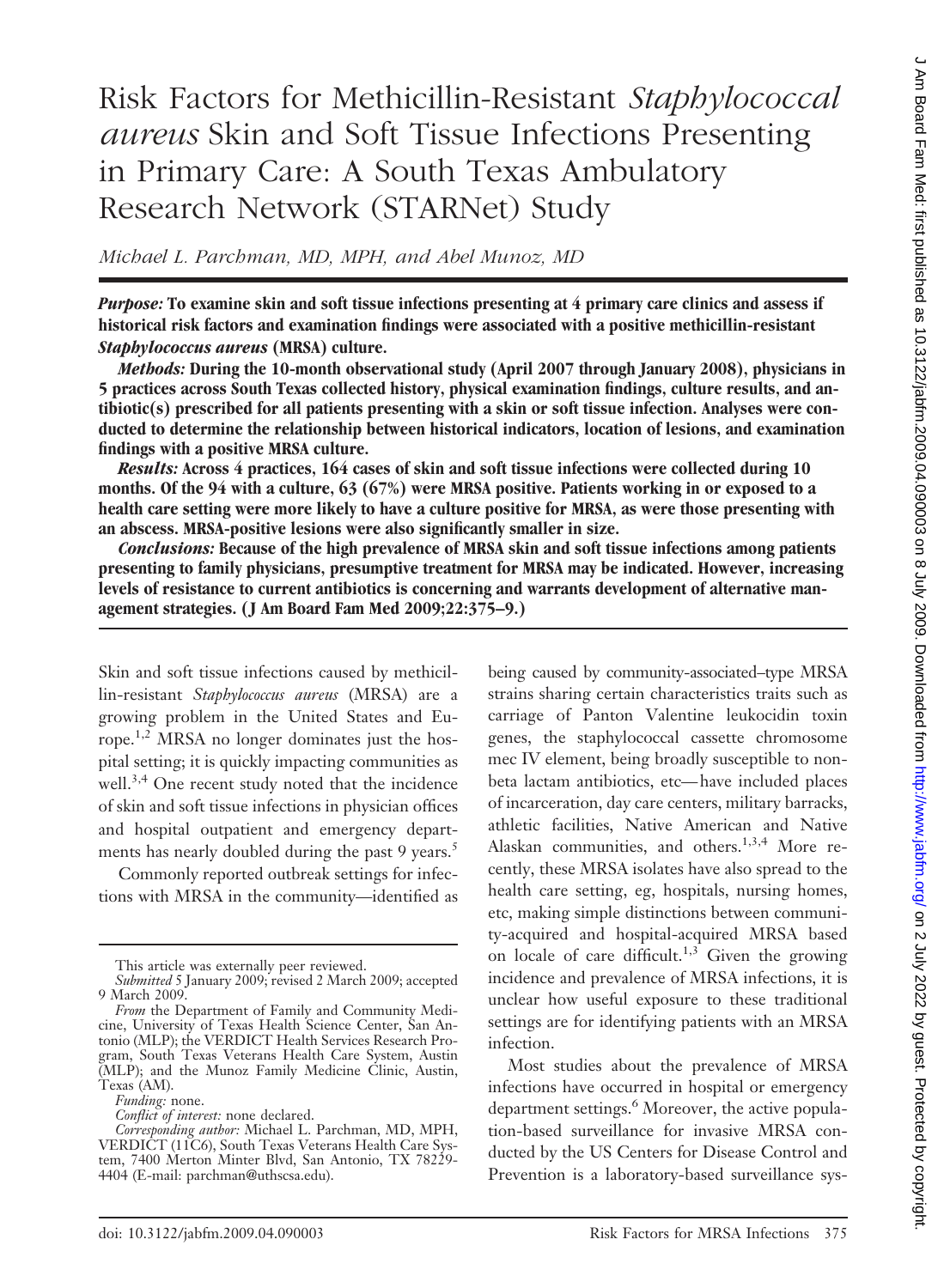tem and only collects isolates from a normally sterile body site, such as urine, pleural fluid, or peritoneal fluid, not from the most common site of infection that presents in the primary care setting: skin or soft tissue.<sup>1</sup> To date there are few studies of MRSA presenting in community primary care settings.<sup>7</sup>

## **Methods**

#### *Study Design, Setting, and Patients*

This was an observational study conducted in 4 primary care clinic settings in the South Texas Ambulatory Research Network from April 2007 through January 2008. Participants included a rural health clinic staffed by a family nurse practitioner; 2 solo, private family physician offices; and a minor emergency clinic staffed by a general internist. The latter 3 settings were located within a large metropolitan area in the Southwest United States.

#### *Data collection*

We asked clinicians in these settings to complete a data card for any patient who presented with a skin or soft tissue infection during the data collection period. The definition of skin or soft tissue infection was left to the judgment of the individual clinician. Data about history, physical examination findings, culture results, and antibiotic(s) prescribed for each patient were collected using a "card" format; data collection cards were placed in each practice for the physician to complete for each patient who presented with a skin or soft tissue infection.

*Our* definition of "MRSA" was any isolate reported back as "methicillin-resistant *Staphylococcus aureus*." Thus it is possible that, by a stricter definition, especially among those who work in health care settings, that some of these isolates were hospital acquired, not community acquired. No molecular or genetic testing was done on isolates to further define them. Selection of treatment was left to the judgment of the clinician.

## *Analyses*

Descriptive statistics were used to evaluate frequency, percentages, means, and medians for each variable. Because of the small numbers in the sample, relationships between categorical variables such as a positive MRSA culture result and the presence of a specific historical risk factor were examined using Fisher's exact test. Differences between the presence or absence of a positive MRSA culture result for continuous variables such as size of the lesion were evaluated with a *t* test. This study was approved by the Institutional Review Board at the University of Texas Health Science Center, San Antonio.

## **Results**

During a period of 10 months, data on 164 cases of skin and soft tissue infections across the 4 primary care practices were collected. Cultures were collected in 94 (57%) of the cases. Of those, 63 cultures (67%) were MRSA positive. Of those remaining, 12 cultures were "other *Staphylococcus*," 13 were no growth, 2 were group A beta-hemolytic Streptococcus viridans, 2 were *Pseudomonas*, and there was one case each of Klebsiella sp. and Proteus sp. The most frequent antibiotic prescribed was trimethoprim-sulfamethoxazole (56.1%), followed by clindamycin (19.5%), doxycycline (4.9%), and cephalexin (4.3%). The remainder of the results are limited to those for which the lesion was cultured  $(n = 93)$ .

Table 1 presents the results of the historical risk factors and a positive culture for MRSA. Only work in or exposure to a health care setting was found to be associated with a positive MRSA culture; 12 of 13 health care worker wounds (92.3%) were MRSA positive compared with 51 of 80 of non-health care worker wounds  $(63.8\%;$  Fisher's exact test = 0.05). The mean, median, and range for number of days the patient had noted the lesion before their visit to a primary care clinic were 5.3, 4.0, and 1 to 30, respectively. Among those with a culture result there was no association between the duration of lesion and culture results.

Table 2 presents the results of examination findings and risk of a positive culture for MRSA. Location of the lesion was not associated with MRSA. If an abscess was present, culture results were more likely to be MRSA positive than if there was no abscess. In addition, lesions that were MRSA positive were smaller in size than those that were not (3.61 cm [SD, 1.58] versus 6.67 cm [SD, 3.05]; *P* .02).

# **Discussion**

Among those who had a culture, two-thirds of all patients presenting to these primary care settings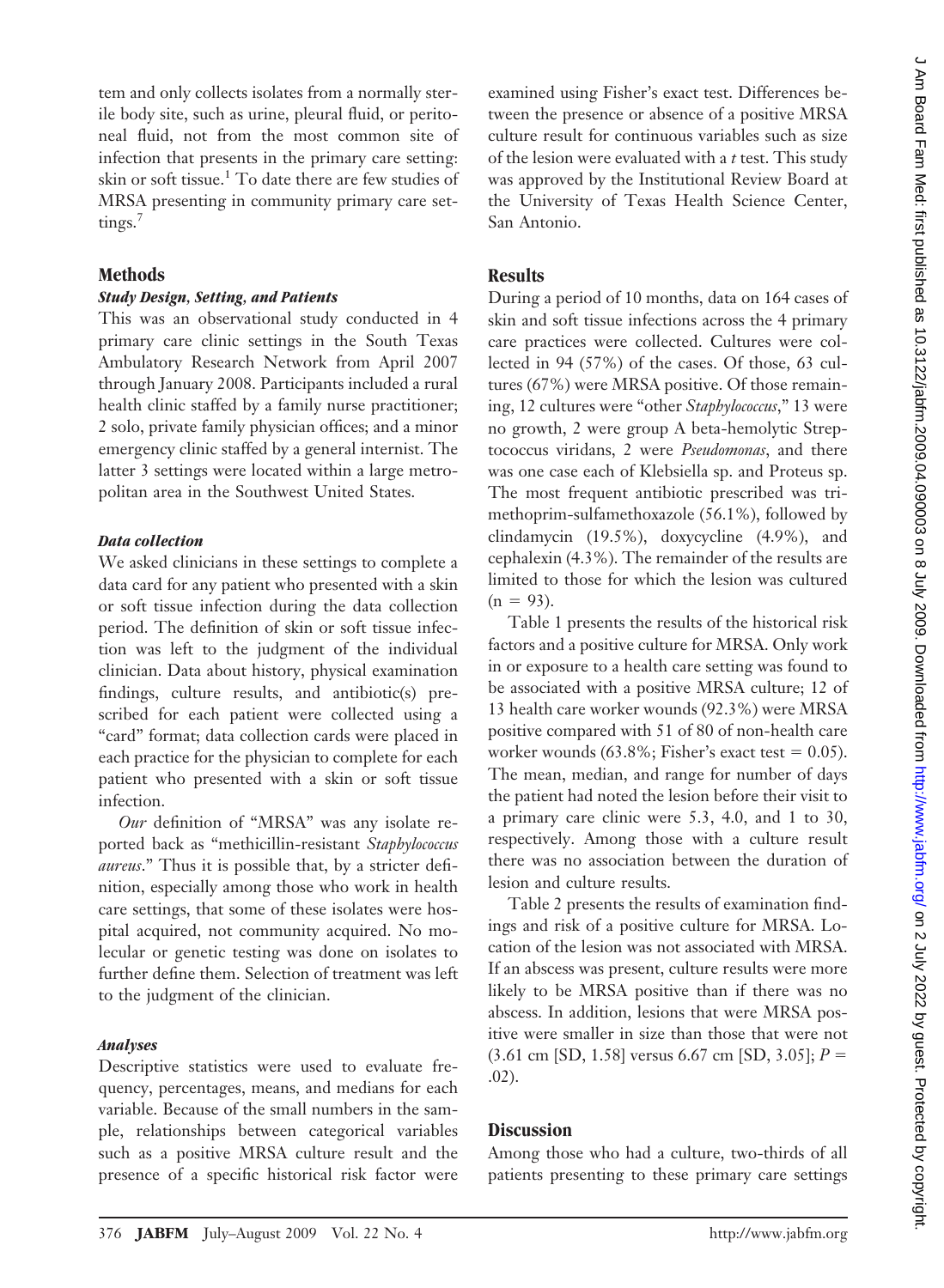|                       | MRSA Positive $(\%)$ (n = 63) | MRSA Negative $(\%)$ (n = 31) | Fisher's Exact Test |
|-----------------------|-------------------------------|-------------------------------|---------------------|
| Recurrence            | 78.1                          | 61.7                          | 0.16                |
| Caused by spider bite | 72.2                          | 66.7                          | 0.78                |
| Family exposure       | 81.2                          | 64.5                          | 0.25                |
| School exposure       | 50.0                          | 74.3                          | 0.46                |
| Work exposure         | 100.0                         | 68.8                          | 0.55                |
| Prison exposure       | 60.0                          | 67.4                          | 1.00                |
| Pets                  | 61.5                          | 708                           | 0.46                |
| Work with animals     | 100.0                         | 66.7                          | 1.00                |
| Health care worker*   | 92.3                          | 63.8                          | 0.05                |
| <b>Diabetes</b>       | 77.8                          | 65.3                          | 0.41                |
| Immunosupressed       | 50.0                          | 69.8                          | 0.38                |

**Table 1. History of Risk Factor Exposure and Proportion with a Methicillin-Resistant** *Staphylococcal Aureus*  $(MRSA)$ -Positive Culture  $(n = 94)$ 

 $*P < .05$ .

with a skin or soft tissue infection who received a culture showed results that were positive for MRSA. The only historical risk factor that was significantly associated with an MRSA infection was if the patient provided health care to others. If the skin lesion presented with an abscess, it was 3.4 times more likely to be an MRSA infection. This finding is limited and needs to be interpreted with caution; only 4 of the 37 patients who presented without an abscess were cultured. In addition, lesions with positive MRSA culture results had significantly smaller lesions than those without a positive MRSA culture.

The prescriptions provided for the patients with a positive MRSA culture suggest that these clinicians were operating under the assumption that these skin and soft tissue infections were MRSA until proven otherwise. Seventy-six percent of these patients were given an antibiotic that is typically effective against MRSA: either trimethoprim-sulfamethoxazole or clindamycin. Given the lack of historical and physical examination findings associated with the presence or absence of MRSA with skin and soft tissue infections presenting to these primary care settings and the high prevalence of MRSA infections (two-thirds of all lesions), this particular antibiotic strategy seems to be appropriate.

There are several limitations in the interpretation of findings from this study. First and most

|                    | MRSA Positive $(\%)$ (n = 63) | MRSA Negative $(\%)$ (n = 31) | Fisher's Exact Test |
|--------------------|-------------------------------|-------------------------------|---------------------|
| Ulcer              | 66.7                          | 67.6                          | 1.00                |
| Drainage           | 59.5                          | 72.2                          | 0.26                |
| Abscess*           | 70.9                          | 0.0                           | < 0.01              |
| Multiple lesions   | 75.0                          | 69.4                          | 1.00                |
| Cellulitis present | 68.3                          | 65.4                          | 0.80                |
| Location           |                               |                               | $0.63(\chi^2)$      |
| Lower extremity    | 28.4                          | 24.1                          |                     |
| Upper extremity    | 17.0                          | 15.5                          |                     |
| Trunk              | 22.7                          | 25.9                          |                     |
| <b>Buttock</b>     | 21.6                          | 24.1                          |                     |
| Head               | 10.2                          | 10.3                          |                     |

**Table 2: Examination Findings Associated with a Methicillin-Resistant** *Staphylococcal Aureus* **(MRSA)-Positive Culture (n = 94)**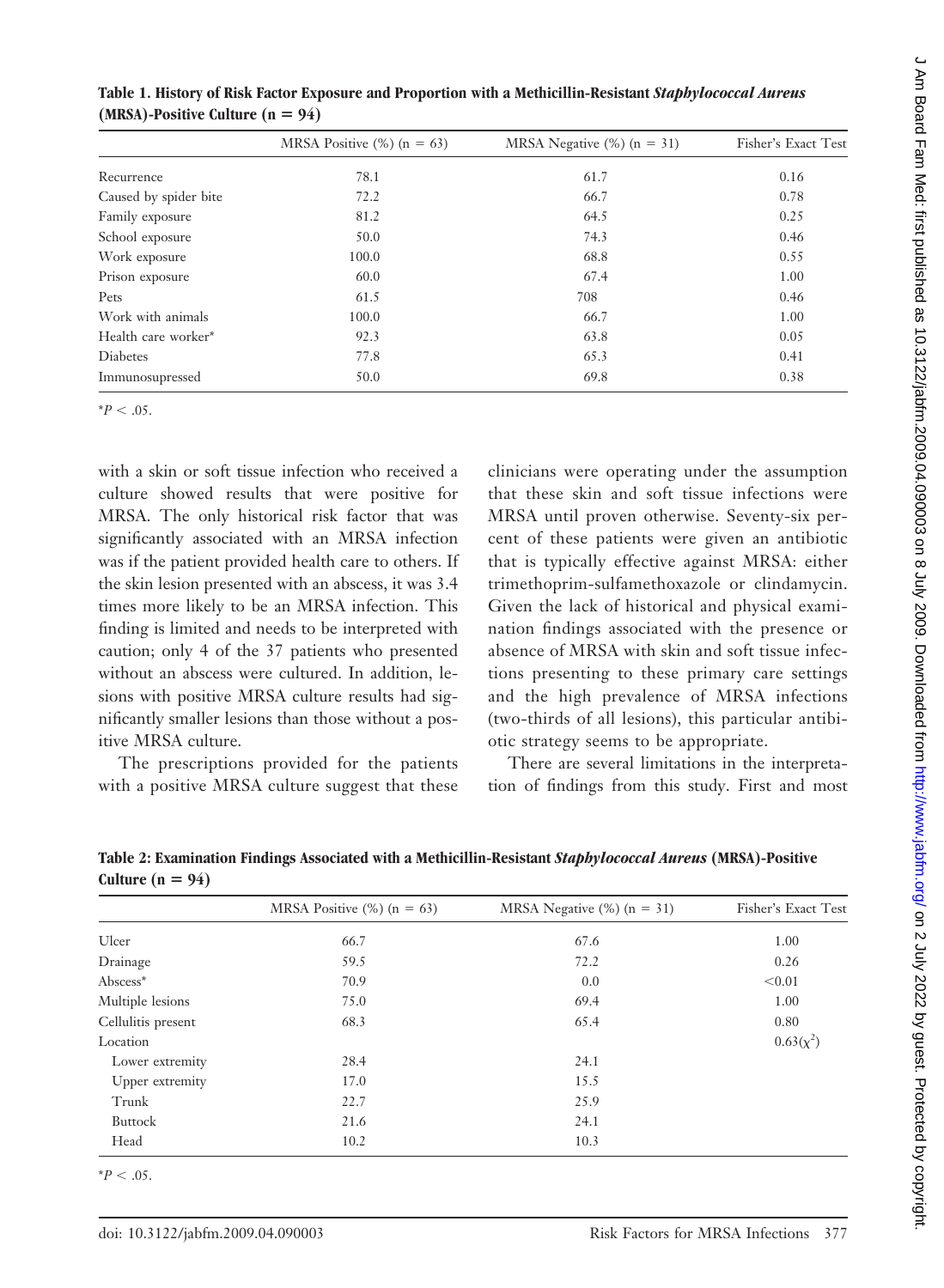obvious is the limited sample size, both in numbers of patients and number of primary care settings. In several analyses conducted there were empty cells because of the low number of observations. In addition, the method used to collect the data, the "card system," was not tested for reliability and validity across study sites. Nor was there any assessment of the original medical records to verify the results recorded by the practitioners. In addition, the historical risk factor data, such as exposure to day care settings or animal care, are not routinely assessed in the health care setting and were assessed specifically for the study. Because there was no standard script or training for asking these questions, considerable variability from patient to patient and across sites and providers may exist. Regarding physical examination findings, definition of the term "abscess" was not specified and was left to the judgment of the individual clinician. Having said this, a unique strength of this study was its limitation to community primary care clinic settings and collection of data by a variety of primary care clinicians including family physicians, general internists, and family nurse practitioners.

MRSA skin and soft tissue infections are now highly prevalent in the community studied. Recent studies suggest that this may be true for most communities in the United States, although rates may vary by community and by age group. $8-10$  The prevalence of MRSA among patients with skin and soft tissue infections presenting to the primary care clinic settings in the community setting for this study is approaching that previously reported in the emergency department setting: 74%.<sup>6</sup> Unlike the results of patients presenting to the emergency department, in this study patients with MRSA were *not* more likely to have a history of a similar infection, have close contact with someone with a similar infection, or report a history of a spider bite. Both patients presenting to the emergency department and to these primary care settings were more likely to have MRSA if they presented with an abscess.

Because of the growing prevalence of MRSA infections in the primary care setting, increased attention needs to be given to physician and patient education as well as research examining effective diagnosis and treatment options. Recommendations regarding outpatient management of MRSA skin and soft tissue infections are currently based on expert opinion because there is a paucity of studies regarding optimum management strategies.8 Questions that should be addressed include, What percent of these patients are chronic carriers? Is single-drug or multiple-drug therapy more effective in treatment? Are adjunctive therapies such as bathing in chlorhexadine effective in preventing recurrence? In addition, there is a lack of studies examining the effectiveness of community-based MRSA prevention and control methods.

For the community family physician, general internist, or family nurse practitioner, history and physical examination findings—with the exception of lesion size and presentation with an abscess—are not good predictors of which patients with a skin or soft tissue infection have MRSA. As in this study, treatment with trimethoprim-sulfamethoxazole or clindamycin, as though the responsible pathogen is MRSA, may be prudent. However, reports of increasing levels of resistance to these antibiotics, especially trimethoprim-sulfamethoxazole, are of concern and warrant further investigation into more conservative management options to avoid the development of further antibiotic resistance.<sup>11</sup>

The authors acknowledge the participation and commitment of the members of South Texas Ambulatory Research Network (STARNet).

### **References**

- 1. Klevens RM, Morrison MA, Nadel J, et al. Invasive methicillin-resistant Staphylococcus aureus infections in the United States. JAMA 2007;298:1763–71.
- 2. Ferry T, Etienne J. Community acquired MRSA in Europe. BMJ 2007;335:947– 8.
- 3. David M, Glikman D, Crawford S, et al. What is community-associated methicillin-resistant Staphylococcus aureus*?* J Infect Dis 2008;197:1235– 43.
- 4. Zetola N, Fancis J, Nuermberger W. Communityacquired methicillin-resistant *Staphylococcus aureus*: an emerging threat. Lancet Infect Dis 2005;5:275– 86.
- 5. Hersh A, Chambers H, Maselli J, Gonzales R. National trends in ambulatory visits and antibiotic prescribing for skin and soft-tissue infections. Arch Intern Med 2008;168:1585–91.
- 6. Moran GJ, Krishnadasan A, Gorwitz RJ, et al. Methicillin-resistant S. aureus infections among patients in the emergency department. N Eng J Med 2006; 355:666 –74.